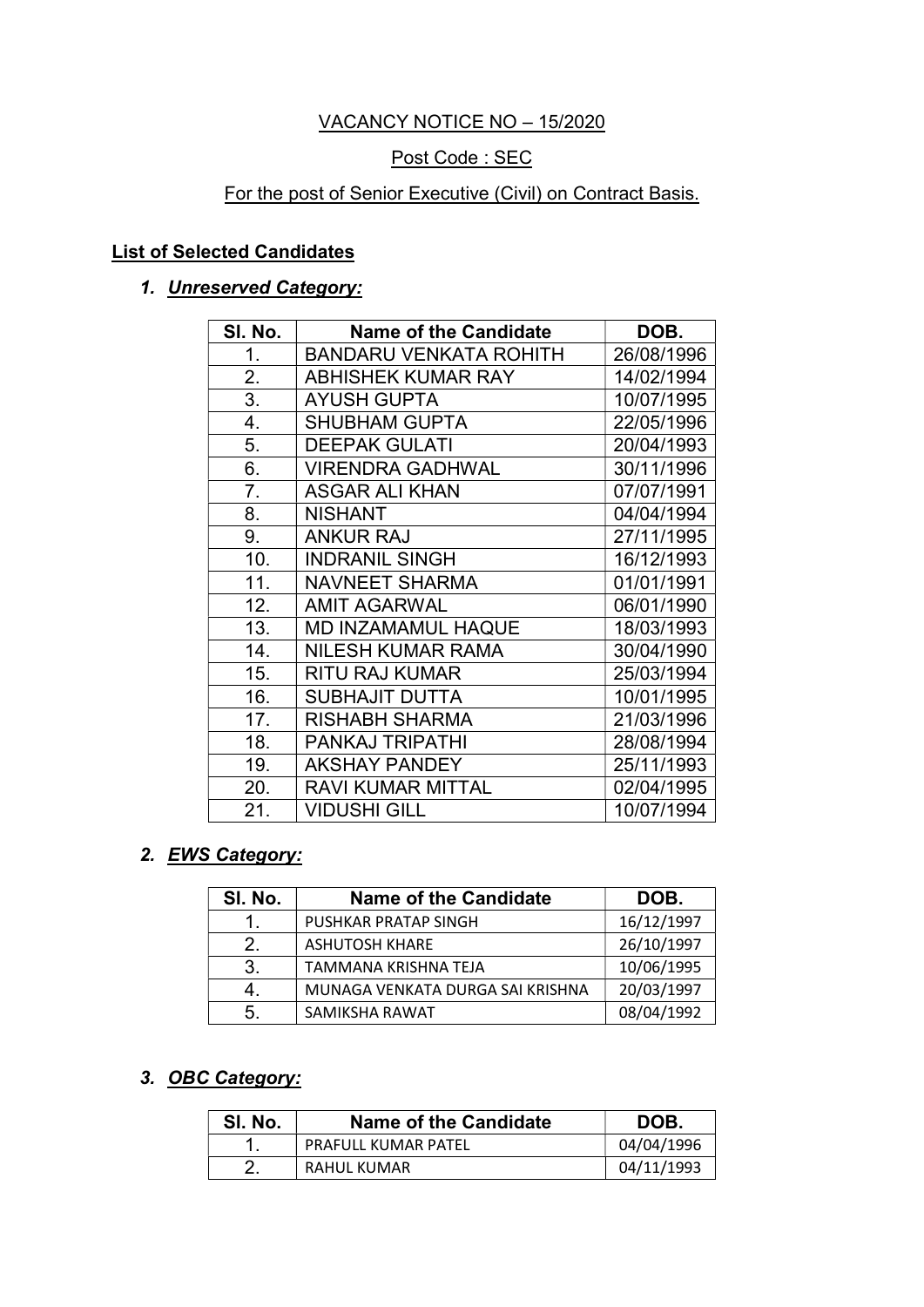| SI. No.        | <b>Name of the Candidate</b> | DOB.       |
|----------------|------------------------------|------------|
| 3.             | <b>SANDEEP SONI</b>          | 11/02/1994 |
| 4.             | <b>DEEPAK KUMAR</b>          | 22/08/1994 |
| 5.             | <b>BALA MURUGAN V</b>        | 12/03/1990 |
| 6.             | AKHIL SUDHAKARAN             | 27/05/1993 |
| 7 <sub>1</sub> | <b>ROHIT</b>                 | 05/03/1995 |
| 8.             | <b>HARENDER</b>              | 11/07/1996 |
| 9.             | <b>GEET BHASKAR</b>          | 24/12/1994 |
| 10.            | PINTU KUMAR BURNWAL          | 14/11/1993 |
| 11.            | <b>RAHUL SINHA</b>           | 14/02/1994 |
| 12.            | <b>VIJAY KUMAR SEN</b>       | 04/10/1996 |
| 13.            | NIRMAL RAJ R                 | 29/06/1996 |
| 14.            | <b>PARESH BHOI</b>           | 18/10/1995 |

# 4. SC Category:

| SI. No. | <b>Name of the Candidate</b> | DOB.       |
|---------|------------------------------|------------|
| 1.      | <b>HOMENDRA SINGH</b>        | 06/08/1994 |
| 2.      | <b>AVINASH ANAND</b>         | 28/05/1993 |
| 3.      | <b>NISHANT KUMAR</b>         | 21/07/1991 |
| 4.      | <b>KOKH SINGH</b>            | 07/05/1994 |
| 5.      | <b>AMIT MALO</b>             | 29/10/1988 |
| 6.      | <b>AMIT KUMAR SINGH</b>      | 25/08/1992 |
| 7.      | <b>ARUN</b>                  | 08/11/1987 |
| 8.      | <b>BHAWNA RANI</b>           | 02/07/1994 |
| 9.      | <b>GHOLAP ROHIT LAXMAN</b>   | 04/03/1995 |

### 5. ST Category:

| SI. No. | <b>Name of the Candidate</b> | DOB.       |
|---------|------------------------------|------------|
|         | KAMESH MEENA                 | 09/01/1990 |
| 2       | <b>JYOTI DIWAN</b>           | 01/12/1993 |
| 3       | <b>HITESH MEENA</b>          | 02/06/1992 |
|         | HANSRAJ MEENA                | 20/03/1995 |

### List of Waiting List Candidates

# 1. Unreserved Category:

| SI. No. | <b>Name of the Candidate</b> | DOB.       |
|---------|------------------------------|------------|
|         | SHUBHAM SHARMA               | 01/09/1996 |
| 2.      | ROMANK KAILASHCHANDRA YADAV  | 03/06/1997 |
| 3.      | <b>BHANU GAUTAM</b>          | 20/10/1996 |
| 4.      | SHUBHAM SHARMA               | 13/01/1995 |
| 5.      | PRAFULL KUMAR PATEL          | 04/04/1996 |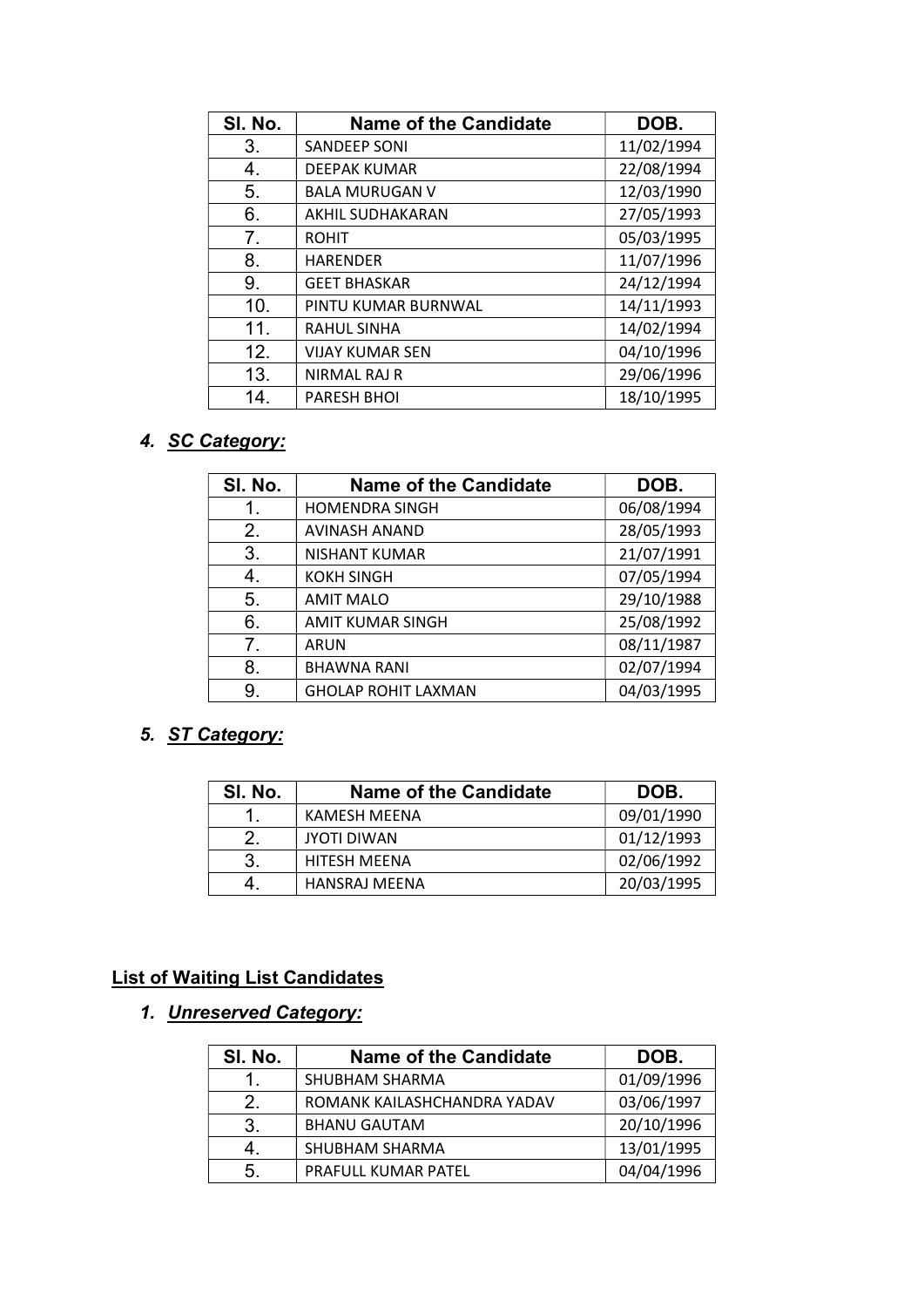| SI. No. | <b>Name of the Candidate</b> | DOB.       |
|---------|------------------------------|------------|
| 6.      | PUSHKAR PRATAP SINGH         | 16/12/1997 |
| 7.      | <b>HOMENDRA SINGH</b>        | 06/08/1994 |
| 8.      | <b>ASHUTOSH KHARE</b>        | 26/10/1997 |
| 9.      | <b>RAHUL KUMAR</b>           | 04/11/1993 |
| 10.     | <b>NIKHIL KUMAR</b>          | 14/09/1993 |
| 11.     | TAMMANA KRISHNA TEJA         | 10/06/1995 |
| 12.     | SANDEEP SONI                 | 11/02/1994 |
| 13.     | DEEPAK KUMAR                 | 22/08/1994 |
| 14.     | <b>BALA MURUGAN V</b>        | 12/03/1990 |
| 15.     | AKHIL SUDHAKARAN             | 27/05/1993 |
| 16.     | <b>BHUPENDRA SINGH</b>       | 08/04/1997 |
| 17.     | <b>MOHAMMAD FAIZ</b>         | 18/03/1993 |
| 18.     | SHAWAZ ANWAR                 | 08/07/1993 |
| 19.     | <b>SRI RAM</b>               | 12/12/1993 |
| 20.     | SHAIK SUBHANI                | 13/07/1994 |
| 21.     | AMBAR KUMAR MISHRA           | 26/10/1995 |

### 2. EWS Category:

| SI. No. | <b>Name of the Candidate</b> | DOB.       |
|---------|------------------------------|------------|
|         | SHUBAM MAHAJAN               | 25/11/1994 |
| 2.      | <b>BHUPENDRA SINGH</b>       | 08/04/1997 |
| 3.      | <b>MOHAMMAD FAIZ</b>         | 18/03/1993 |
|         | SHAWAZ ANWAR                 | 08/07/1993 |
| 5.      | <b>SRI RAM</b>               | 12/12/1993 |

# 3. OBC Category:

| SI. No. | <b>Name of the Candidate</b> | DOB.       |
|---------|------------------------------|------------|
| 1.      | <b>MANORANJAN KUMAR</b>      | 06/02/1995 |
| 2.      | KHADE NIKHIL VIJAY           | 23/08/1996 |
| 3.      | <b>ADARSH CHAUDHARI</b>      | 18/08/1995 |
| 4.      | AKSHAY SANJAYRAO BONGADE     | 06/10/1994 |
| 5.      | VISHVAJEET PRAKASH SINGH     | 11/07/1991 |
| 6.      | MD JAHANGIR ALAM             | 30/03/1995 |
| 7.      | NITESH KUMAR                 | 22/11/1994 |
| 8.      | LONKAR RAHUL BALKRUSHNA      | 31/12/1995 |
| 9.      | <b>SHARAD KUMAR</b>          | 15/09/1992 |
| 10.     | SIVA SURYA NARAYANAN R       | 18/08/1994 |
| 11.     | ANUJ DUTT                    | 13/06/1995 |
| 12.     | SHAKTI SAMANTA SAHU          | 10/04/1994 |
| 13.     | <b>ASHEESH KUMAR</b>         | 29/08/1997 |
| 14.     | SANDEEP KUMAR                | 16/07/2000 |